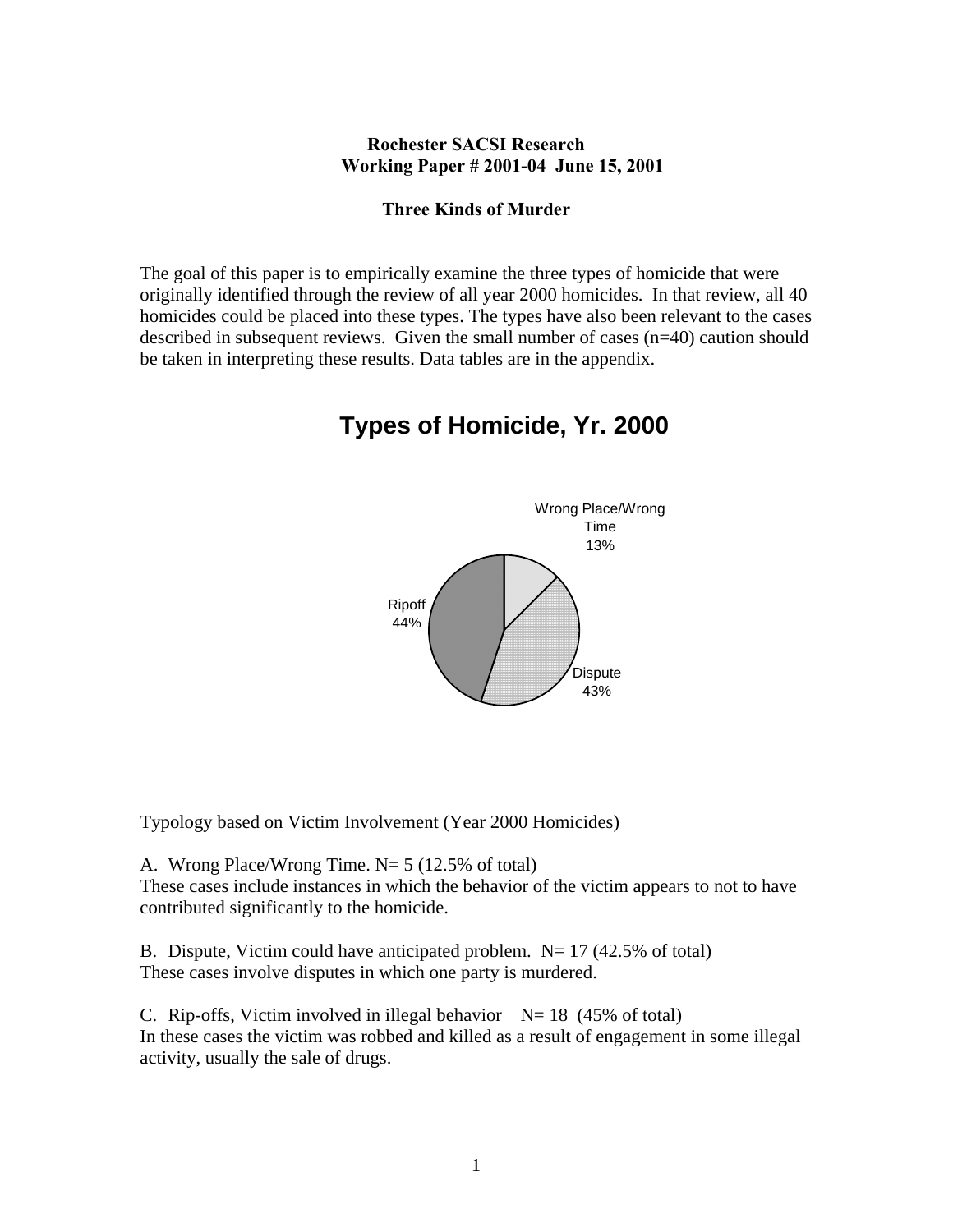# Basic Conclusions:

- 1. The sort of random violence, which is most frightening, happens rarely even in those sections of the city with high homicide rates, and even among those with the demographic characteristics associated with high homicide rates.
- 2. In the vast majority of homicide cases, victim and offender were engaged in some sort of relationship or behavior that raised the risk of violence.

# **Further Analysis of Each Type**

# **A. Wrong Place/Wrong Time. N= 5 (12.5% of total)**

These cases include instances in which the behavior of the victim appears not to have contributed significantly to the homicide. The year 2000 cases in this category included:

- 1. Child victim (1 case)
- 2. Wrong place at wrong time (1 case)
- 3. Robbery victim (3 cases)

# Data Analysis

- 1. These homicides, though small in number (5), are spread out across the police sections of the crescent, across seasons, and across weekdays.
- 2. Victims in these cases have minor or no criminal records.
- 3. Identified suspects (3/4) in these cases tend to have serious criminal records with prior violent (3/4) arrests but not prior gun (1/4) or prior drug (1/4) arrests.
- 4. The weapon used in these cases varied across all weapon types.

# Summary

These homicides are rare and the data on the cases show that they appear to be more random that the other two types of cases. Suspects in these cases appear to have significant criminal histories.

# Additional Research Issues

1. From the victim perspective these homicides appear nearly random. However, examination of the suspects raises the question of whether they are identifiable early through intelligence, identification from review of criminal histories, or the case review process.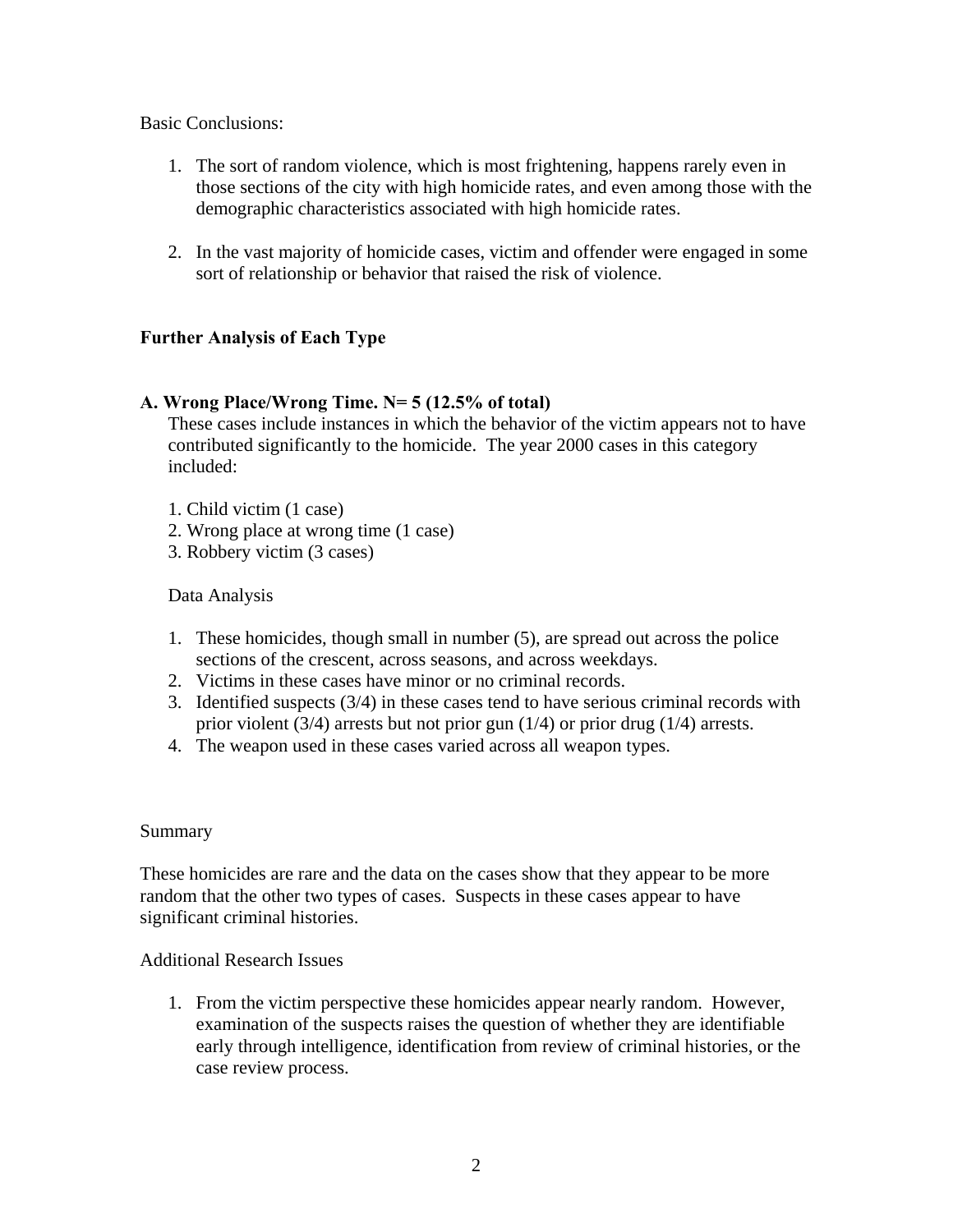- 2. The criminal histories of suspects also raise the question of whether these offenders are best viewed as similar to the rip-off offender group.
- 3. While these 2000 cases did not involve people on probation or parole, the criminal records suggest greater attention to those possible connections.

# Action Issues

- 1. Given the small number of these cases, separate interventions for this group may not be feasible.
- 2. Interventions designed to identify and control high rate offenders may have an effect on this category of murders.

# **B. Dispute Homicides. N= 17 (42.5% of total)**

These cases involve disputes in which one party is murdered. In the cases the victim or suspect could probably have anticipated the potential for violence. The year 2000 cases in this category included:

- 1. Short term dispute (5 cases)
- 1. Domestic violence (4 cases)
- 2. Long running dispute (6 cases)
- 3. Past rip-off/bad debt (2 cases)

# Data Analysis

- 1. The dispute cases appear to be most common in Clinton Section (8/13) and they are the most common type of homicide in Clinton Section (8/17).
- 2. These cases are spread across all seasons and all days of the week.
- 3. They involve male victims (14/17) although most of the female homicide victims (3/5) fell into this category.
- 4. Most victims are Black (11/17) although the greatest number of Hispanic victims (5/7) are in this category.
- 5. Victims in this category are older than expected, with 13 of 17 being over 25 years old and 5 being over 40. Thirty-one to 35 was the largest age category accounting for 6 of 17 murders in this category.
- 6. Victims and Offenders in dispute cases have similar criminal histories. In fact more victims (6/17) than suspects (3/12) fell into the serious criminal history category as shown below. Specific history variables are presented below.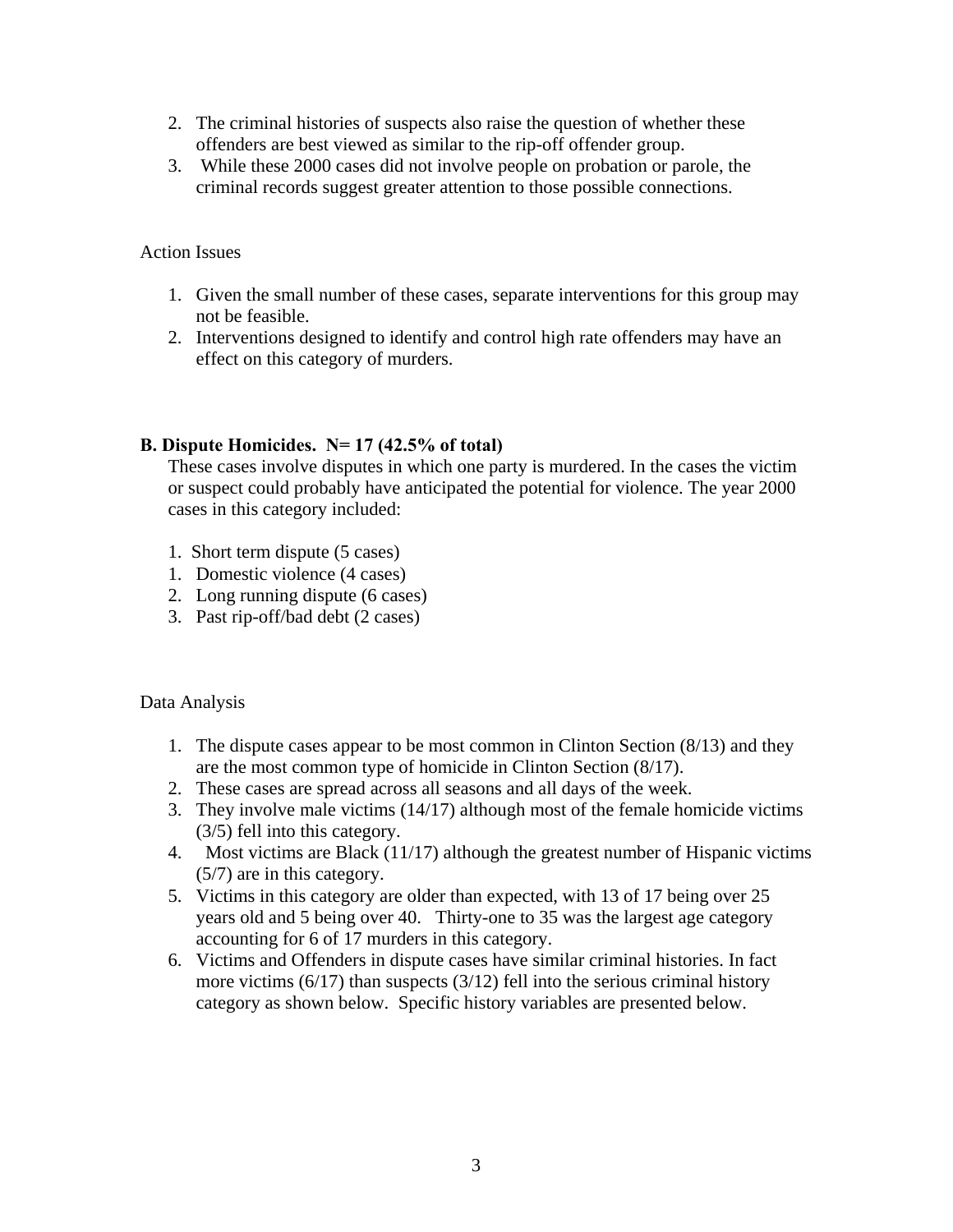| Victims | <b>Suspects</b> |
|---------|-----------------|
| 65%     | 58%             |
| 41%     | 50%             |
| 47%     | 42%             |
| 24%     | 17%             |
|         |                 |

7. In dispute cases handgun was the most common weapon accounting for 41% of cases (although handguns accounted for 60% of all homicides). The remaining dispute cases were split nearly evenly among long-guns, knifes and blunt force.

Distinguishing between domestic violence cases and other disputes.

The dispute category includes 4 cases involving domestic violence and 13 other disputes. When these cases are examined separately the non-domestic cases involve younger victims, greater likelihood of FIFs, and more serious criminal records especially for violence and drug offenses. This suggests that for some purposes the domestic violence cases should be separated from the other disputes.

### Summary

 The dispute related homicides make up nearly half of Rochester's murders. These are most likely to be in Clinton section and to involve similar victims and suspects with similar moderately serious criminal histories. Victim and suspects are more likely to be Hispanic than is expected.

### Additional Research Issues

- 1. Is there some historical, demographic or other reason why these homicides are most common in Clinton Section?
- 2. How widely are these disputes known among family, neighbors, police or others before they become lethal?
- 3. Are participants responsive to deterrence measures or to dispute resolution procedures?
- 4. Do suspects, friends, family members or others have ideas as to what may have prevented the dispute from becoming lethal?
- 5. Do people with expertise in domestic violence have information that may be helpful in understanding and addressing other categories of disputes?

# Action Issues

1. Are their ways to identify these disputes before they become lethal? For example through street workers, neighborhood leaders, hot lines or others.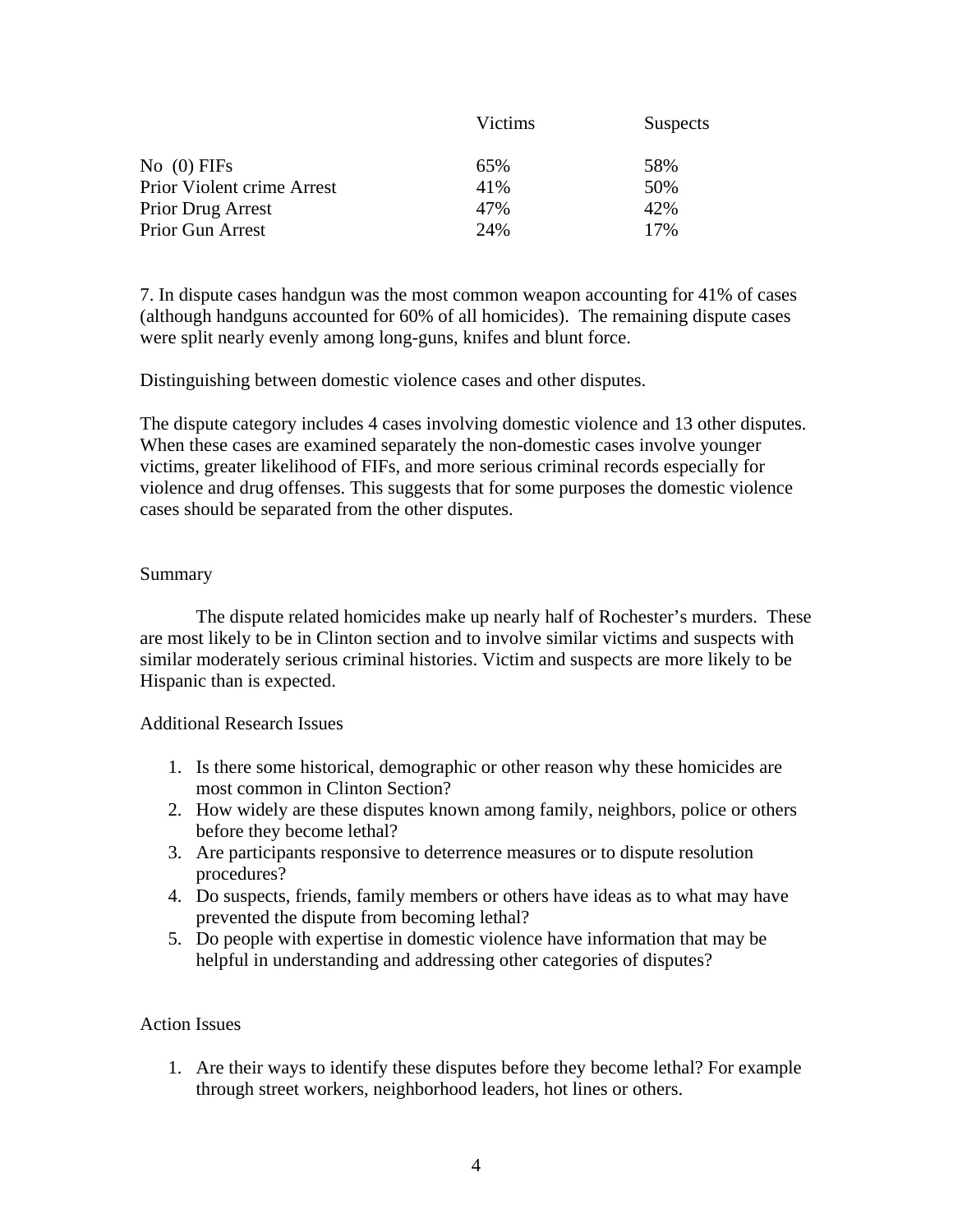- 2. What resources do we have to intervene in disputes to prevent them from becoming lethal if we learn about them?
- 3. Do we have an intelligence network that can provide information to police or others who might intervene?
- 4. Are there dispute resolution methods that can address illegal issues that may underlie some disputes?
- 5. Since dispute victims and suspects have similarities with regard to criminal records are they identifiable targets for deterrence through notification meetings?

# **C. Rip-off Homicides. N= 18 (45% of total)**

In these cases the victim was robbed and killed as a result of engagement in some illegal activity, usually the sale of drugs. The year 2000 cases in this category included:

- 1. Drug-related street robbery (3 cases)
- 2. Other robbery of illegal gains (2 cases)
- 3. Drug house robbery/assassination (13 cases)

### Data Analysis

- 1. These homicides are most likely to occur in Maple Section (10/18) and are the most common type of homicide in Maple Section (10/15).
- 2. One third of these homicides occur on Friday and a total of over two thirds occur on the weekend. This is the only strong day-of week pattern in the homicide data..
- 3. The Rip-off homicides also show a seasonal pattern favoring Spring (5/18) and Summer (6/18).
- 4. These homicides also show a strong association with age of victim. In 2000, 50% of the victims were in the 16-20 year old age group.
- 5. There is also a strong relationship with age of suspect.. Of 8 suspects in Rip-off cases 6 were between 16 and 20 years of age and one was 24 years old.
- 6. Handguns were also the overwhelming choice for weapon in these cases. Fully 83% of cases (15/18) involved handguns compared with just over 60% for all homicides.
- 7. As the data below show, victims and suspects in the Rip-off cases had the most serious criminal records and suspects tended to have more serious records than victims. Ten of 18 Victims and all (6/6) suspects in the Rip-off cases had moderate or serious criminal records.

|                            | Victims | <b>Suspects</b> |
|----------------------------|---------|-----------------|
| $No$ (0) FIFs              | 33%     | 67%%            |
| Prior Violent crime Arrest | 50%     | 100%            |
| <b>Prior Drug Arrest</b>   | 56%     | 83%             |
| Prior Gun Arrest           | 33%%    | 67%%            |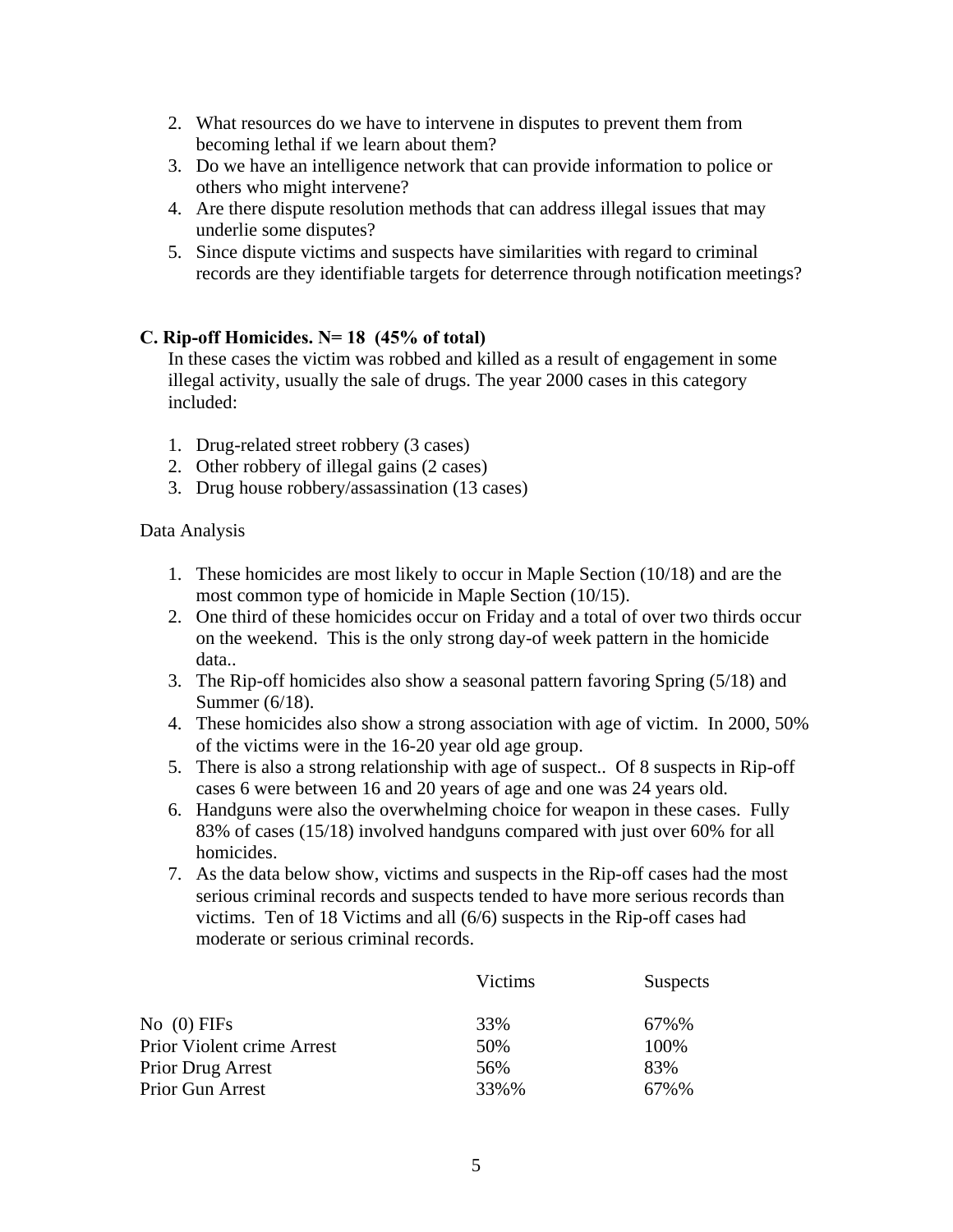# **Summary**

The rip-off homicides account for almost half of Rochester murders and are most prevalent in Maple Section. They are most likely to occur on weekends and they involve the victims and suspects with the most serious criminal records. Suspects and victims are also very young.

# Additional Research Issues

- 1. Why are these types of homicide so prevalent in Maple Section?
- 2. How representative are the victims of other drug sellers? Are sellers usually so young? Why are victims so young? Does youth make them easy targets?
- 3. What explains the seasonal and day-of-week variation? Is it that drug markets work like liquor stores and restaurants- busy on weekends?
- 4. Do efforts to control drug markets have positive, negative or no effect on drug related violence?
- 5. Were the drug houses where murders occur identified as drug houses before the homicides?
- 6. How are drug houses identified and what is done about them when identified?

# Action Issues

- 1. Weekends may be particularly dangerous times for these crimes and thus also appropriate times for intervention efforts.
- 2. Can potential victims of these crimes be protected without supporting the drug trade?
- 3. These victims and suspects and suspects have serious criminal records. Are they identifiable early and amenable to deterrence models such as notification meetings.
- 4. Are there emergency or short-term steps, which are independent of drug control strategies, and which can be developed to address these types of homicides?

# **Overall Conclusions and Recommendations**

Three types homicide were identified in the Year 2000 case review and appear to be relevant to understanding subsequent case reviews. Those three types are supported as distinct from each other through the analysis of statistical data on the events. Wrong Place/Wrong Time, Disputes and Rip-offs provide descriptions of different types of homicide. For some purposes, however, it may also be helpful to separate the domestic violence cases from the other disputes.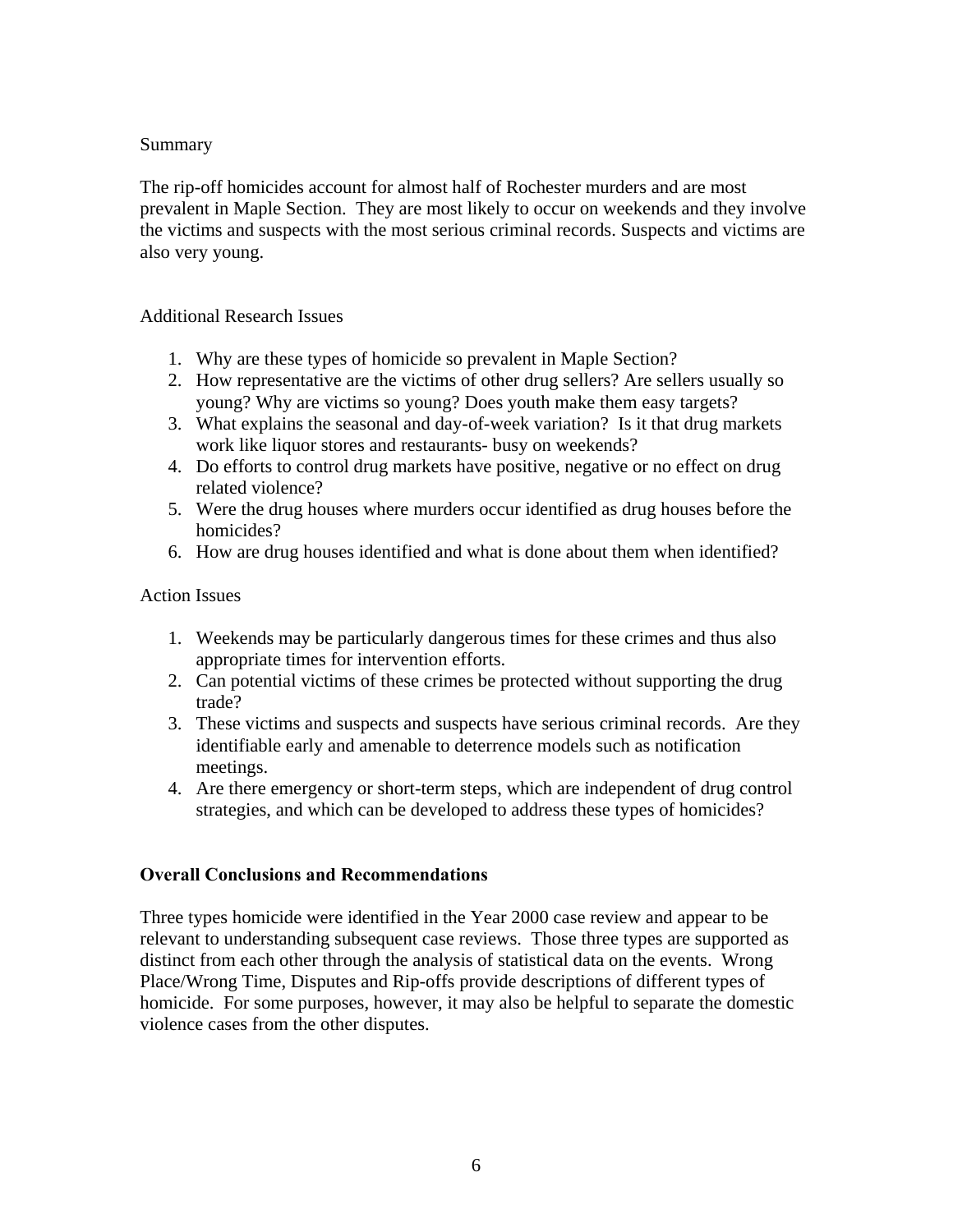These types of homicide thus present opportunities for intervention. The greatest impact would lie in addressing the dispute and rip-off types of cases. These may involve targeting different interventions in different sections.

As we move forward with additional research that focuses on these types murders, the Scope Team should begin to discuss movement toward interventions designed to address the problems of disputes and drug house rip-offs.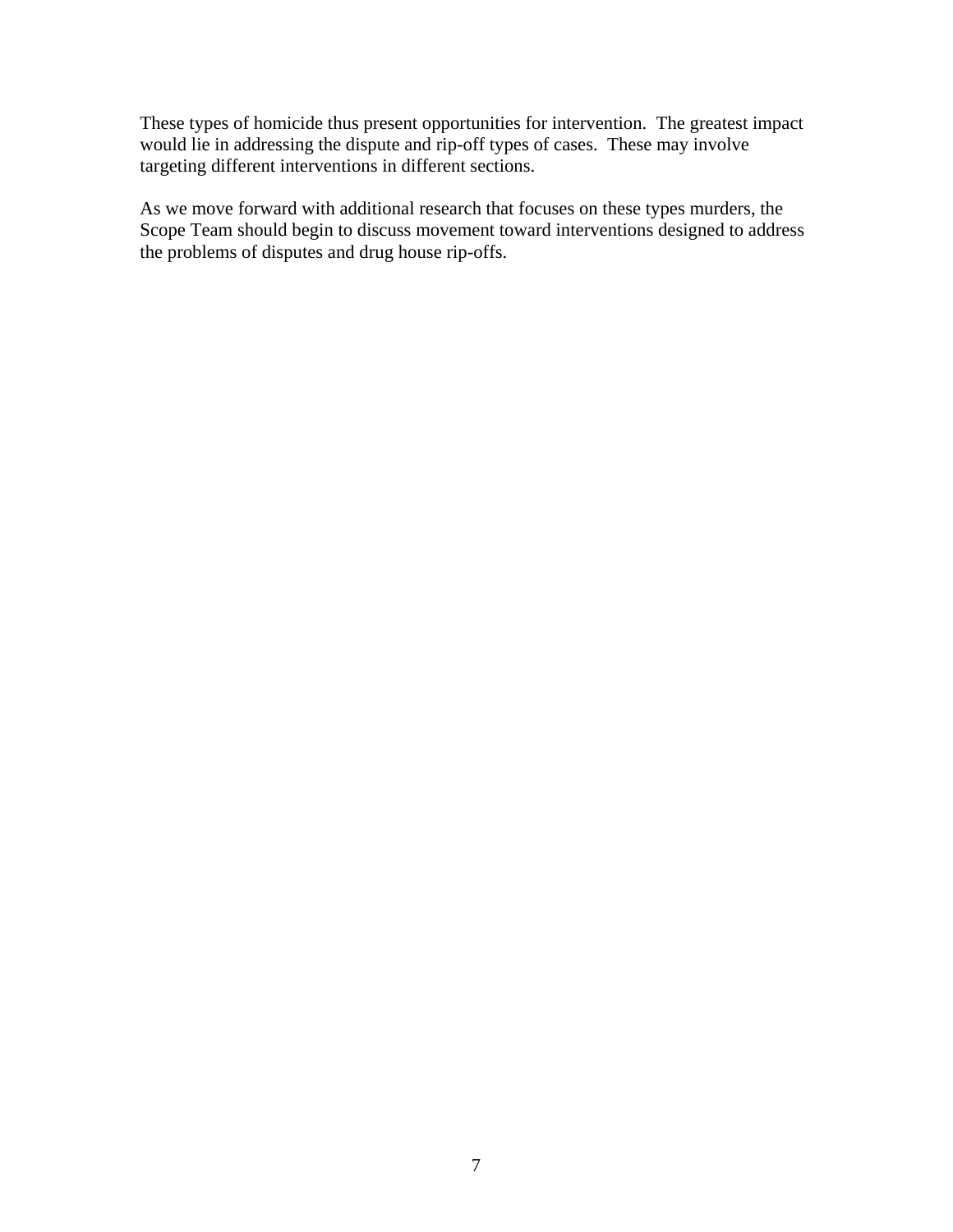# Appendices: Data Tables **Table 1- Section By Type**

|                |         |                                        |             | Type of Victim Involvement |                 |                |
|----------------|---------|----------------------------------------|-------------|----------------------------|-----------------|----------------|
|                |         |                                        |             | Dispute-                   | Robbery-Vitim   |                |
|                |         |                                        | No Victim   | Victim couild              | inv. in Illegal |                |
|                |         |                                        | Involvement | have known                 | Activity        | Total          |
| <b>SECTION</b> | Clinton | Count                                  |             | 8                          | 4               | 13             |
|                |         | % within Type of<br>Victim Involvement | 20.0%       | 47.1%                      | 22.2%           | 32.5%          |
|                | Genesee | Count                                  | 2           | $\overline{2}$             | 3               | $\overline{7}$ |
|                |         | % within Type of<br>Victim Involvement | 40.0%       | 11.8%                      | 16.7%           | 17.5%          |
|                | Goodman | Count                                  | 1           | $\overline{2}$             |                 | 3              |
|                |         | % within Type of<br>Victim Involvement | 20.0%       | 11.8%                      |                 | 7.5%           |
|                | Highlan | Count                                  |             | 1                          |                 | 1              |
|                |         | % within Type of<br>Victim Involvement |             | 5.9%                       |                 | 2.5%           |
|                | Lake    | Count                                  |             |                            | 1               | 1              |
|                |         | % within Type of<br>Victim Involvement |             |                            | 5.6%            | 2.5%           |
|                | Maple   | Count                                  | 1           | 4                          | 10              | 15             |
|                |         | % within Type of<br>Victim Involvement | 20.0%       | 23.5%                      | 55.6%           | 37.5%          |
| Total          |         | Count                                  | 5           | 17                         | 18              | 40             |
|                |         | % within Type of<br>Victim Involvement | 100.0%      | 100.0%                     | 100.0%          | 100.0%         |

#### **Crosstab**

# **Table 2: Season by Type**

|               |                         |                                        |                | Type of Victim Involvement |                                  |        |  |
|---------------|-------------------------|----------------------------------------|----------------|----------------------------|----------------------------------|--------|--|
|               |                         |                                        | No Victim      | Dispute-<br>Victim couild  | Robbery-Vitim<br>inv. in Illegal |        |  |
|               |                         |                                        | Involvement    | have known                 | Activity                         | Total  |  |
| <b>SEASON</b> |                         | Count                                  | 2              | 3                          | 5                                | 10     |  |
|               |                         | % within Type of<br>Victim Involvement | 40.0%          | 17.6%                      | 27.8%                            | 25.0%  |  |
|               | 2                       | Count                                  |                | 6                          | 6                                | 12     |  |
|               |                         | % within Type of<br>Victim Involvement |                | 35.3%                      | 33.3%                            | 30.0%  |  |
|               | 3                       | Count                                  | $\overline{2}$ | 3                          | 3                                | 8      |  |
|               |                         | % within Type of<br>Victim Involvement | 40.0%          | 17.6%                      | 16.7%                            | 20.0%  |  |
|               | $\overline{\mathbf{4}}$ | Count                                  | 1              | 5                          | 4                                | 10     |  |
|               |                         | % within Type of<br>Victim Involvement | 20.0%          | 29.4%                      | 22.2%                            | 25.0%  |  |
| Total         |                         | Count                                  | 5              | 17                         | 18                               | 40     |  |
|               |                         | % within Type of<br>Victim Involvement | 100.0%         | 100.0%                     | 100.0%                           | 100.0% |  |

#### **Crosstab**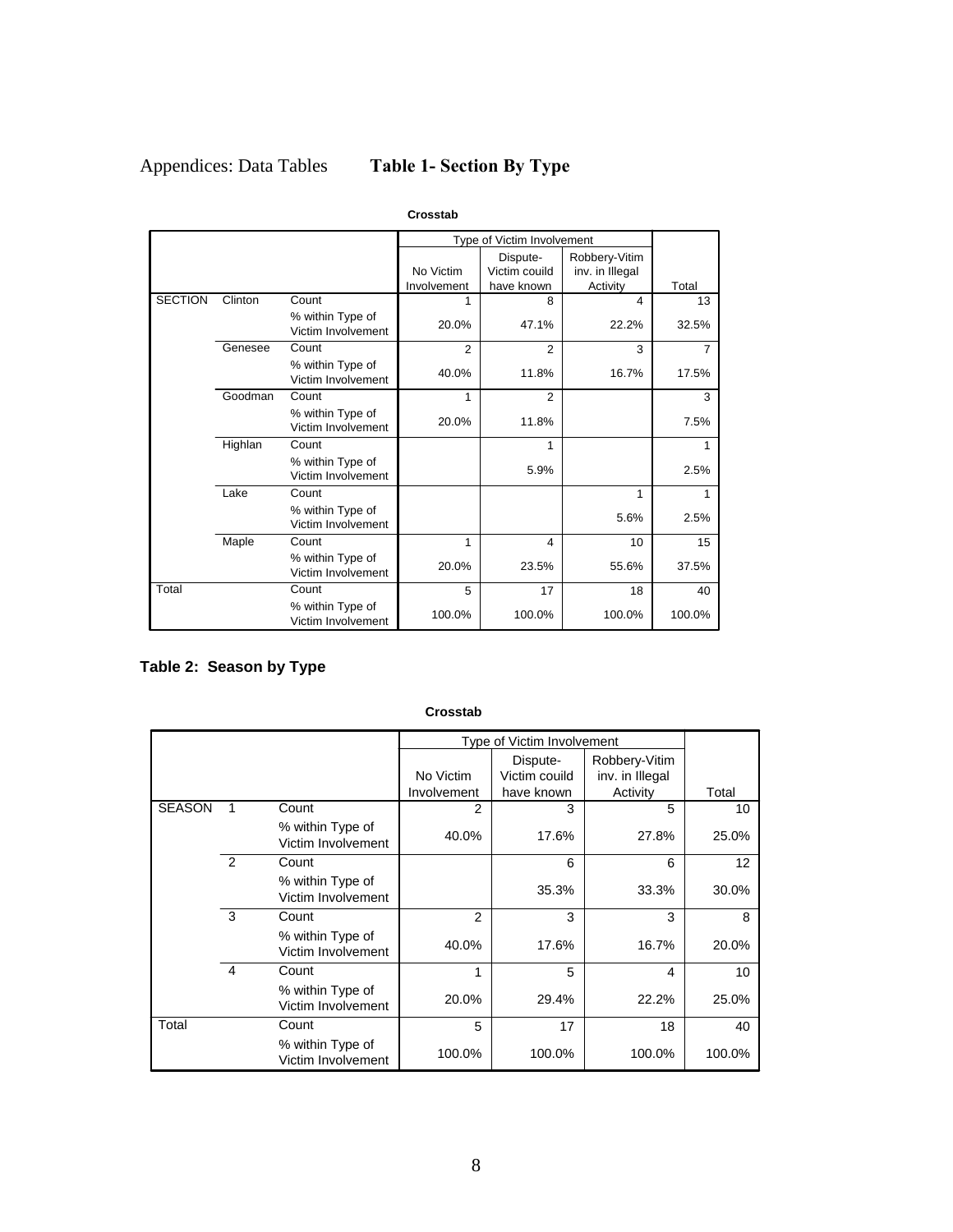# **Table 3: Day of Week by Type**

**Crosstab**

|                 |        |                                        |             | Type of Victim Involvement |                 |        |
|-----------------|--------|----------------------------------------|-------------|----------------------------|-----------------|--------|
|                 |        |                                        |             | Dispute-                   | Robbery-Vitim   |        |
|                 |        |                                        | No Victim   | Victim couild              | inv. in Illegal |        |
|                 |        |                                        | Involvement | have known                 | Activity        | Total  |
| <b>DAYOWEEK</b> | Sun.   | Count                                  | 1           | 4                          | 3               | 8      |
|                 |        | % within Type of<br>Victim Involvement | 20.0%       | 23.5%                      | 16.7%           | 20.0%  |
|                 | Mon.   | Count                                  | 1           | 3                          | 1               | 5      |
|                 |        | % within Type of<br>Victim Involvement | 20.0%       | 17.6%                      | 5.6%            | 12.5%  |
|                 | Tues.  | Count                                  | 1           | 3                          | 1               | 5      |
|                 |        | % within Type of<br>Victim Involvement | 20.0%       | 17.6%                      | 5.6%            | 12.5%  |
|                 | Wed.   | Count                                  |             | 1                          | $\overline{2}$  | 3      |
|                 |        | % within Type of<br>Victim Involvement |             | 5.9%                       | 11.1%           | 7.5%   |
|                 | Thurs. | Count                                  |             | 3                          | $\overline{2}$  | 5      |
|                 |        | % within Type of<br>Victim Involvement |             | 17.6%                      | 11.1%           | 12.5%  |
|                 | Fri.   | Count                                  | 1           | 1                          | 6               | 8      |
|                 |        | % within Type of<br>Victim Involvement | 20.0%       | 5.9%                       | 33.3%           | 20.0%  |
|                 | Sat.   | Count                                  | 1           | $\overline{2}$             | 3               | 6      |
|                 |        | % within Type of<br>Victim Involvement | 20.0%       | 11.8%                      | 16.7%           | 15.0%  |
| Total           |        | Count                                  | 5           | 17                         | 18              | 40     |
|                 |        | % within Type of<br>Victim Involvement | 100.0%      | 100.0%                     | 100.0%          | 100.0% |

# **Table 4: Weapon by Type**

**Crosstab**

|                |                       |                                        |                | Type of Victim Involvement |                 |        |
|----------------|-----------------------|----------------------------------------|----------------|----------------------------|-----------------|--------|
|                |                       |                                        |                | Dispute-                   | Robbery-Vitim   |        |
|                |                       |                                        | No Victim      | Victim couild              | inv. in Illegal |        |
|                |                       |                                        | Involvement    | have known                 | Activity        | Total  |
| <b>WEAPON#</b> | <b>Hand Gun</b>       | Count                                  | 1              | 7                          | 15              | 23     |
|                |                       | % within Type of<br>Victim Involvement | 20.0%          | 41.2%                      | 83.3%           | 57.5%  |
|                | Long Gun              | Count                                  | 1              | 3                          | 2               | 6      |
|                |                       | % within Type of<br>Victim Involvement | 20.0%          | 17.6%                      | 11.1%           | 15.0%  |
|                | Knife                 | Count                                  | $\overline{2}$ | 3                          |                 | 5      |
|                |                       | % within Type of<br>Victim Involvement | 40.0%          | 17.6%                      |                 | 12.5%  |
|                | <b>Blunt Force</b>    | Count                                  |                | 2                          |                 | 2      |
|                |                       | % within Type of<br>Victim Involvement |                | 11.8%                      |                 | 5.0%   |
|                | <b>Physical Force</b> | Count                                  | 1              | 1                          | 1               | 3      |
|                |                       | % within Type of<br>Victim Involvement | 20.0%          | 5.9%                       | 5.6%            | 7.5%   |
|                | Other (Veh)           | Count                                  |                | 1                          |                 | 1      |
|                |                       | % within Type of<br>Victim Involvement |                | 5.9%                       |                 | 2.5%   |
| Total          |                       | Count                                  | 5              | 17                         | 18              | 40     |
|                |                       | % within Type of<br>Victim Involvement | 100.0%         | 100.0%                     | 100.0%          | 100.0% |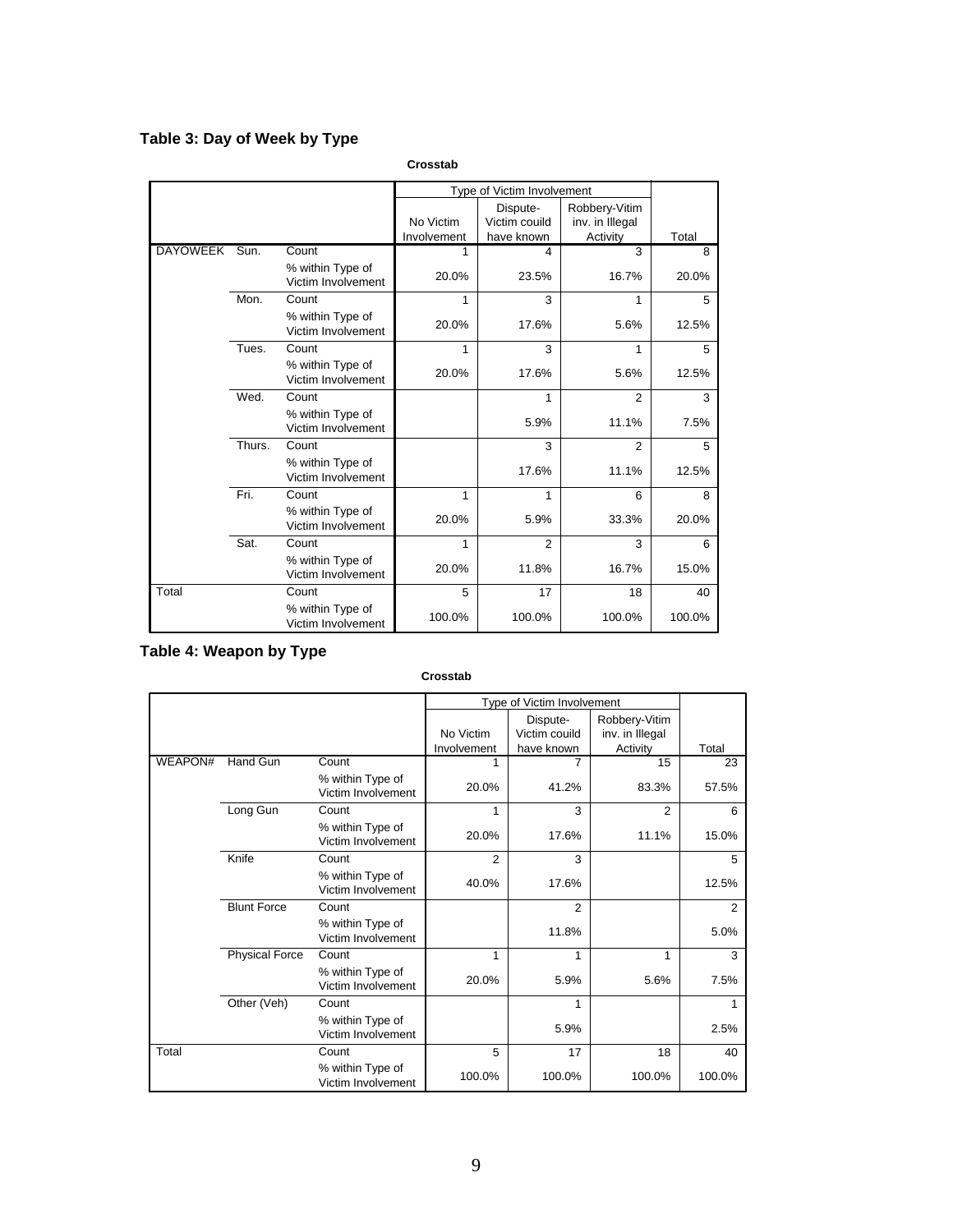# **Table 5: Victim Race by Type**

|          |              |                                        |                          | Type of Victim Involvement  |                             |        |
|----------|--------------|----------------------------------------|--------------------------|-----------------------------|-----------------------------|--------|
|          |              |                                        |                          | Dispute-                    | Robbery-Vitim               |        |
|          |              |                                        | No Victim<br>Involvement | Victim couild<br>have known | inv. in Illegal<br>Activity | Total  |
| VICRACE# | <b>Black</b> | Count                                  | 4                        | 11                          | 10                          | 25     |
|          |              | % within Type of<br>Victim Involvement | 80.0%                    | 64.7%                       | 55.6%                       | 62.5%  |
|          | Hispanic     | Count                                  |                          | 5                           | 2                           | 7      |
|          |              | % within Type of<br>Victim Involvement |                          | 29.4%                       | 11.1%                       | 17.5%  |
|          | White        | Count                                  | 1                        | 1                           | 5                           | 7      |
|          |              | % within Type of<br>Victim Involvement | 20.0%                    | 5.9%                        | 27.8%                       | 17.5%  |
|          | Asian        | Count                                  |                          |                             | 1                           |        |
|          |              | % within Type of<br>Victim Involvement |                          |                             | 5.6%                        | 2.5%   |
| Total    |              | Count                                  | 5                        | 17                          | 18                          | 40     |
|          |              | % within Type of<br>Victim Involvement | 100.0%                   | 100.0%                      | 100.0%                      | 100.0% |

### **Crosstab**

# **Table 6: Victim Age by Type**

#### **Crosstab**

|                   |         |                                        |                | Type of Victim Involvement |                                  |        |
|-------------------|---------|----------------------------------------|----------------|----------------------------|----------------------------------|--------|
|                   |         |                                        | No Victim      | Dispute-<br>Victim couild  | Robbery-Vitim<br>inv. in Illegal |        |
|                   |         |                                        | Involvement    | have known                 | Activity                         | Total  |
| victim age (broad | $0 - 9$ | Count                                  |                |                            |                                  |        |
| categories)       |         | % within Type of<br>Victim Involvement | 20.0%          |                            |                                  | 2.5%   |
|                   | 16-25   | Count                                  |                | 4                          | 9                                | 14     |
|                   |         | % within Type of<br>Victim Involvement | 20.0%          | 23.5%                      | 50.0%                            | 35.0%  |
|                   | 26-40   | Count                                  | $\overline{2}$ | 8                          | 7                                | 17     |
|                   |         | % within Type of<br>Victim Involvement | 40.0%          | 47.1%                      | 38.9%                            | 42.5%  |
|                   | over 40 | Count                                  |                | 5                          | 2                                | 8      |
|                   |         | % within Type of<br>Victim Involvement | 20.0%          | 29.4%                      | 11.1%                            | 20.0%  |
| Total             |         | Count                                  | 5              | 17                         | 18                               | 40     |
|                   |         | % within Type of<br>Victim Involvement | 100.0%         | 100.0%                     | 100.0%                           | 100.0% |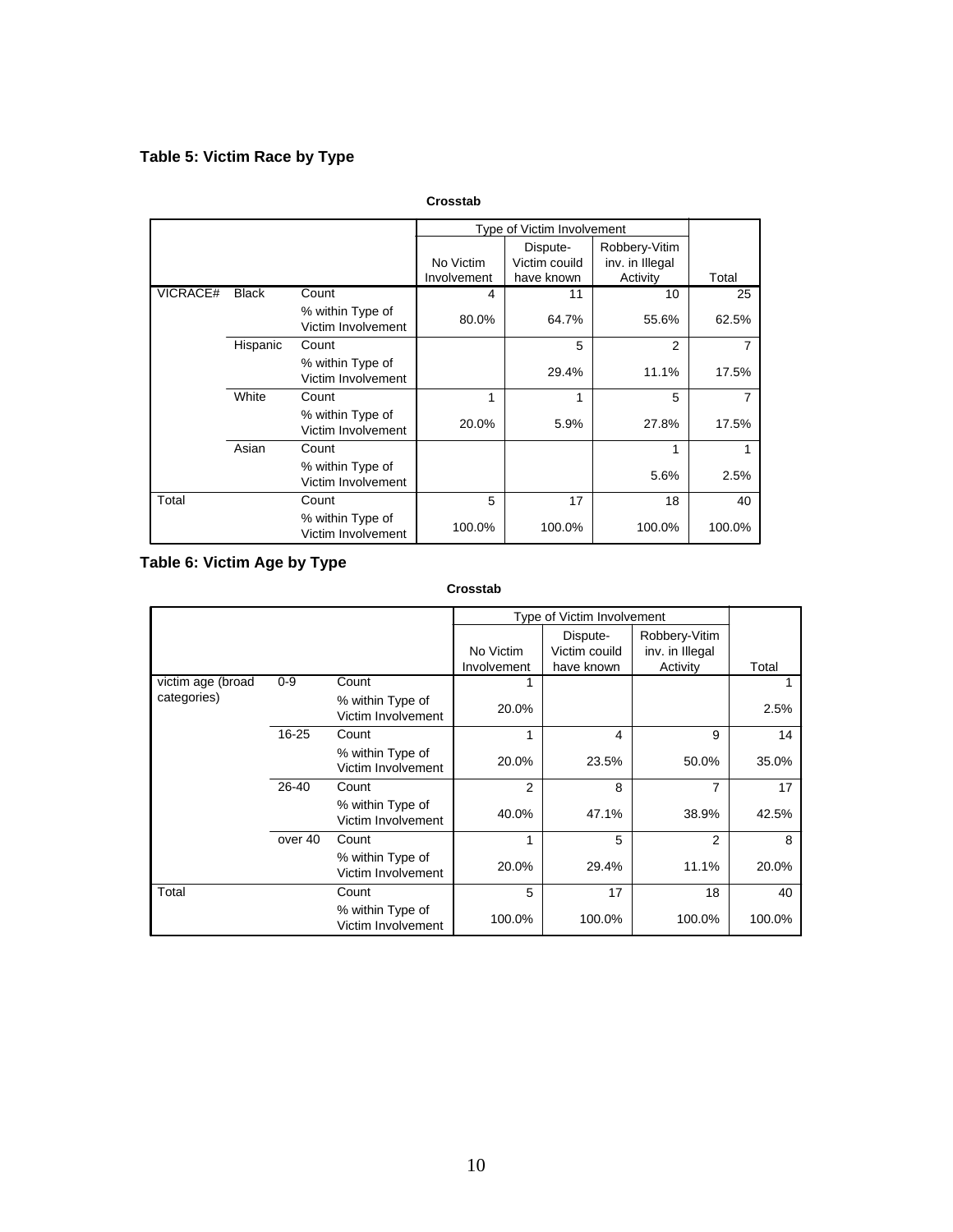# **Table 7: Suspect Age by Type**

|                    |           |                                        |             | Type of Victim Involvement |                 |                |
|--------------------|-----------|----------------------------------------|-------------|----------------------------|-----------------|----------------|
|                    |           |                                        |             | Dispute-                   | Robbery-Vitim   |                |
|                    |           |                                        | No Victim   | Victim couild              | inv. in Illegal |                |
|                    |           |                                        | Involvement | have known                 | Activity        | Total          |
| Suspect            | $16 - 20$ | Count                                  | 1           | 4                          | 6               | 11             |
| Age in<br>5yr Inc. |           | % within Type of<br>Victim Involvement | 33.3%       | 33.3%                      | 75.0%           | 47.8%          |
|                    | $21 - 25$ | Count                                  | 1           | 2                          | 1               | 4              |
|                    |           | % within Type of<br>Victim Involvement | 33.3%       | 16.7%                      | 12.5%           | 17.4%          |
|                    | $31 - 35$ | Count                                  | 1           | 1                          |                 | $\overline{2}$ |
|                    |           | % within Type of<br>Victim Involvement | 33.3%       | 8.3%                       |                 | 8.7%           |
|                    | $36-40$   | Count                                  |             | 1                          |                 |                |
|                    |           | % within Type of<br>Victim Involvement |             | 8.3%                       |                 | 4.3%           |
|                    | $41 - 45$ | Count                                  |             | $\overline{2}$             | 1               | 3              |
|                    |           | % within Type of<br>Victim Involvement |             | 16.7%                      | 12.5%           | 13.0%          |
|                    | over 45   | Count                                  |             | $\overline{2}$             |                 | $\overline{2}$ |
|                    |           | % within Type of<br>Victim Involvement |             | 16.7%                      |                 | 8.7%           |
| Total              |           | Count                                  | 3           | 12                         | 8               | 23             |
|                    |           | % within Type of<br>Victim Involvement | 100.0%      | 100.0%                     | 100.0%          | 100.0%         |

### **Suspect Age in 5yr Inc. \* Type of Victim Involvement Crosstabulation**

# **Table 8: Suspect's Criminal History by Type**

|                     |          |                                        |             | Type of Victim Involvement |                 |        |
|---------------------|----------|----------------------------------------|-------------|----------------------------|-----------------|--------|
|                     |          |                                        |             | Dispute-                   | Robbery-Vitim   |        |
|                     |          |                                        | No Victim   | Victim couild              | inv. in Illegal |        |
|                     |          |                                        | Involvement | have known                 | Activity        | Total  |
| Suspect's           | None     | Count                                  |             | 2                          |                 | 2      |
| criminal<br>history |          | % within Type of<br>Victim Involvement |             | 16.7%                      |                 | 9.1%   |
|                     | Minor    | Count                                  | 1           | 6                          |                 | 7      |
|                     |          | % within Type of<br>Victim Involvement | 25.0%       | 50.0%                      |                 | 31.8%  |
|                     | Moderate | Count                                  |             | 1                          | 1               | 2      |
|                     |          | % within Type of<br>Victim Involvement |             | 8.3%                       | 16.7%           | 9.1%   |
|                     | Serious  | Count                                  | 3           | 3                          | 5               | 11     |
|                     |          | % within Type of<br>Victim Involvement | 75.0%       | 25.0%                      | 83.3%           | 50.0%  |
| Total               |          | Count                                  | 4           | 12                         | 6               | 22     |
|                     |          | % within Type of<br>Victim Involvement | 100.0%      | 100.0%                     | 100.0%          | 100.0% |

### **Suspect's criminal history \* Type of Victim Involvement Crosstabulation**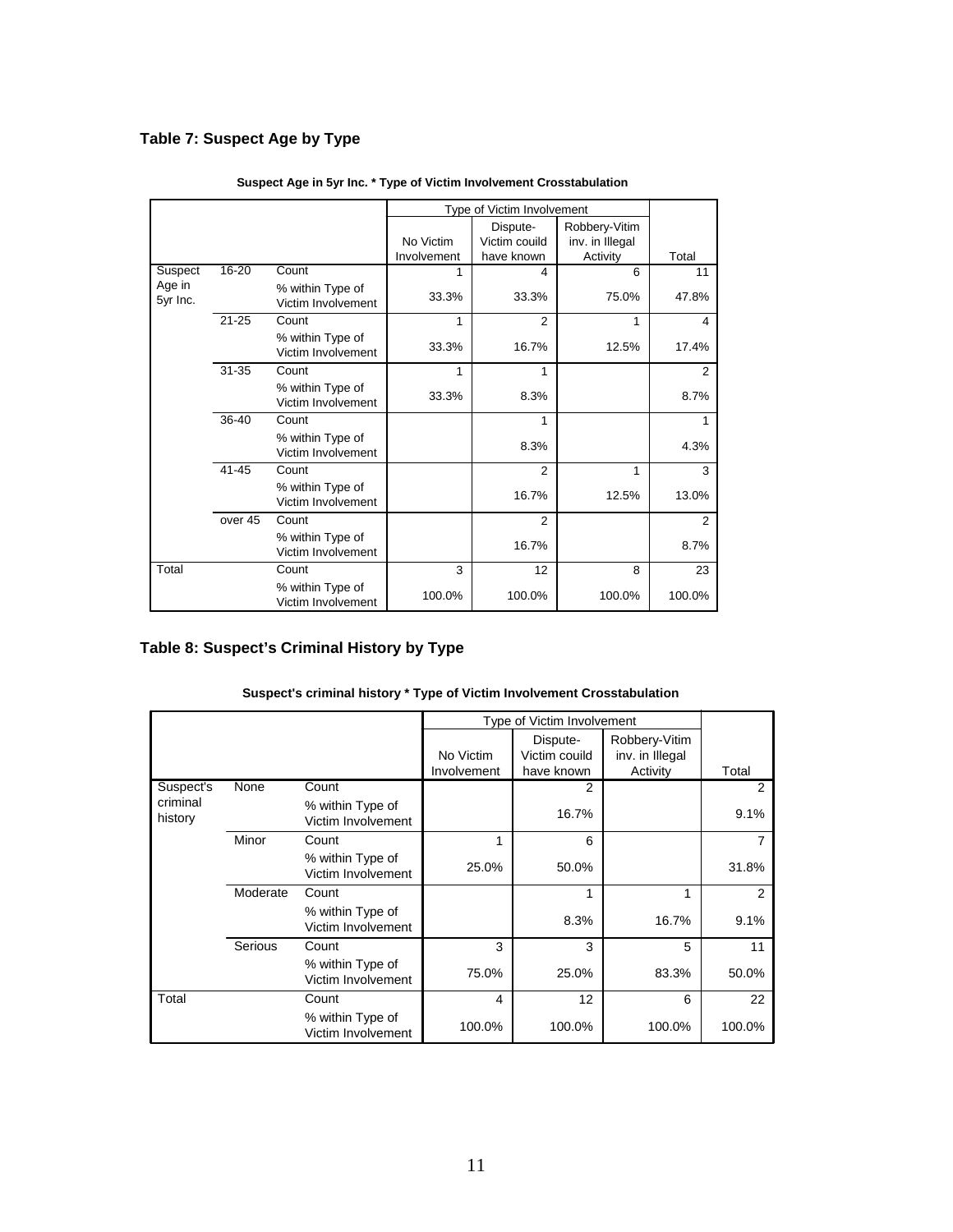# **Table 9: Suspect's Criminal History by Type**

|                     |          |                                        |             | Type of Victim Involvement |                                  |        |
|---------------------|----------|----------------------------------------|-------------|----------------------------|----------------------------------|--------|
|                     |          |                                        | No Victim   | Dispute-<br>Victim couild  | Robbery-Vitim<br>inv. in Illegal |        |
|                     |          |                                        | Involvement | have known                 | Activity                         | Total  |
| Suspect's           | None     | Count                                  |             | 2                          |                                  | 2      |
| criminal<br>history |          | % within Type of<br>Victim Involvement |             | 16.7%                      |                                  | 9.1%   |
|                     | Minor    | Count                                  | 1           | 6                          |                                  | 7      |
|                     |          | % within Type of<br>Victim Involvement | 25.0%       | 50.0%                      |                                  | 31.8%  |
|                     | Moderate | Count                                  |             |                            | 1                                | 2      |
|                     |          | % within Type of<br>Victim Involvement |             | 8.3%                       | 16.7%                            | 9.1%   |
|                     | Serious  | Count                                  | 3           | 3                          | 5                                | 11     |
|                     |          | % within Type of<br>Victim Involvement | 75.0%       | 25.0%                      | 83.3%                            | 50.0%  |
| Total               |          | Count                                  | 4           | 12                         | 6                                | 22     |
|                     |          | % within Type of<br>Victim Involvement | 100.0%      | 100.0%                     | 100.0%                           | 100.0% |

**Suspect's criminal history \* Type of Victim Involvement Crosstabulation**

# **Rochester SACSI Research Addendum to Working Paper # 8, October 22, 2001**

Three Kinds of Murder

This paper extends the examination of cases begun in Working Paper # 8, "Three Kinds of Murder." In preparation for the SACSI Intervention Retreat we reexamined all year 2000 and 2001 homicide cases. We began by considering whether the typology of cases developed out of the original grand review of cases was continuing to be useful in understanding homicide in Rochester. We then examined a variety of additional variables.



 $-$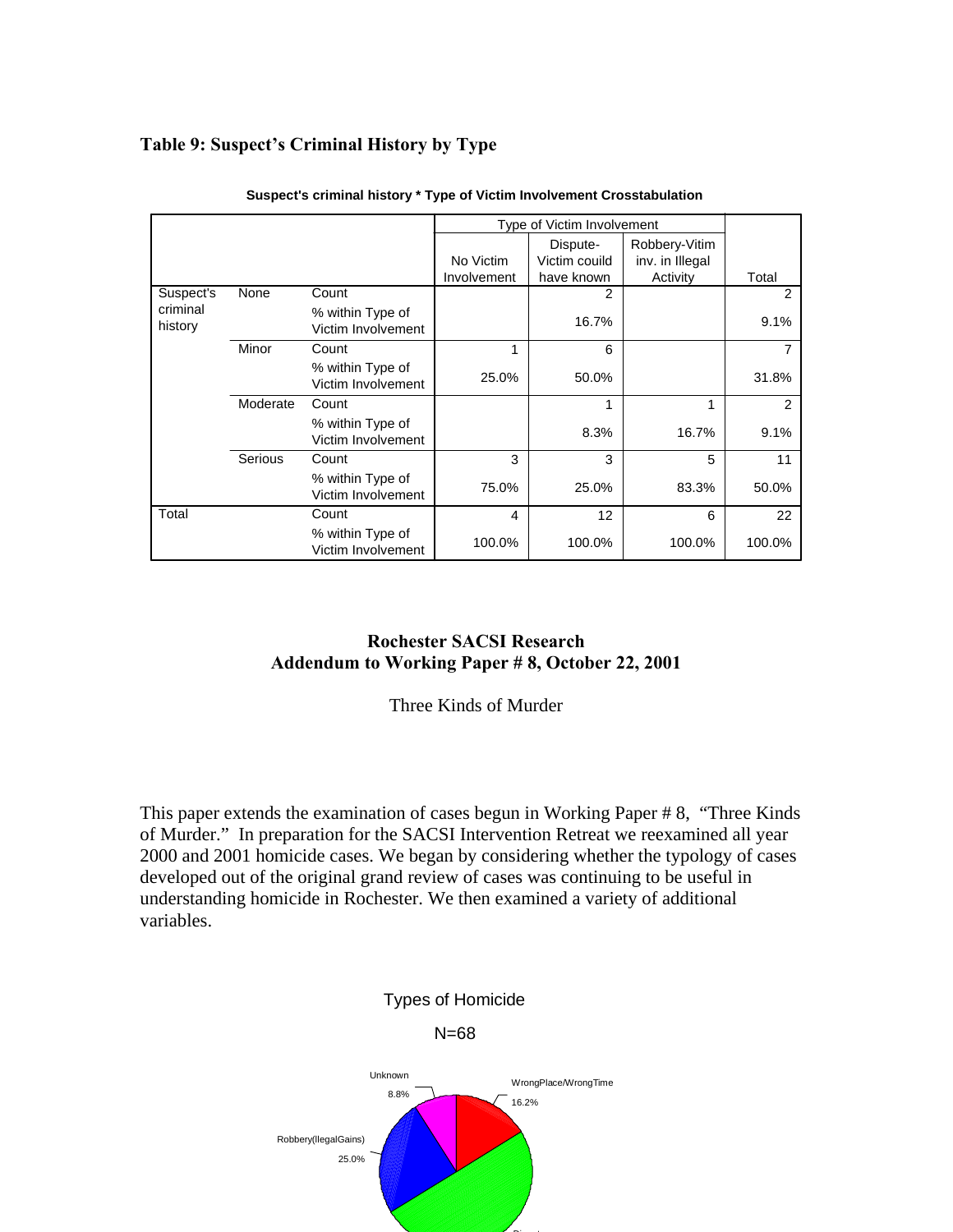This chart shows that the original identification of types holds in the current data. Disputes remain the largest cause of homicides. Robbery of illegal gains has declined somewhat in 2001 but remains important. A small number of homicides fall into the Wrong Time/Wrong Place category.

 The distribution of homicide across the police sections also remains consistent. Clinton Section accounts for 40% of all Rochester homicides and over 50% of dispute related murders. Maple section accounts for 20% of all murders but over 50% of drug robbery homicides.



We also examined whether the murder victims and suspects lived in the section where the murder occurred. Both tend to live in the section although the relationship is stronger for victims. This also holds for all types of homicide.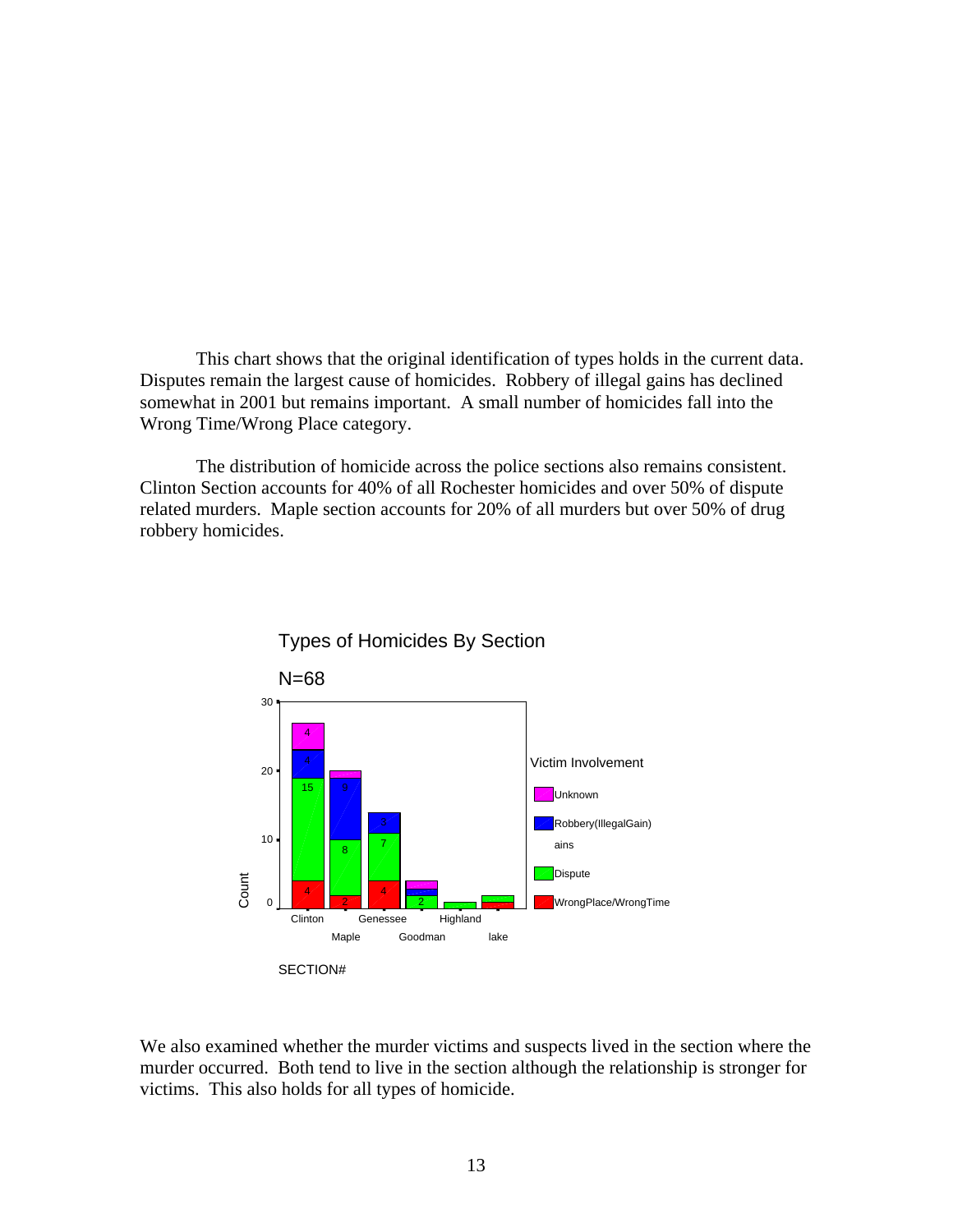

When the victim and suspect information are combined, however, it reveals that in only 36% of cases do the parties live in the section where the homicide occurred. Closer examination does reveal, however that suspect often live in nearby sections, with Maple being the most likely after the section where the offense occurred.



Do Victim & Suspect Live in Section Where Homicide Occurred?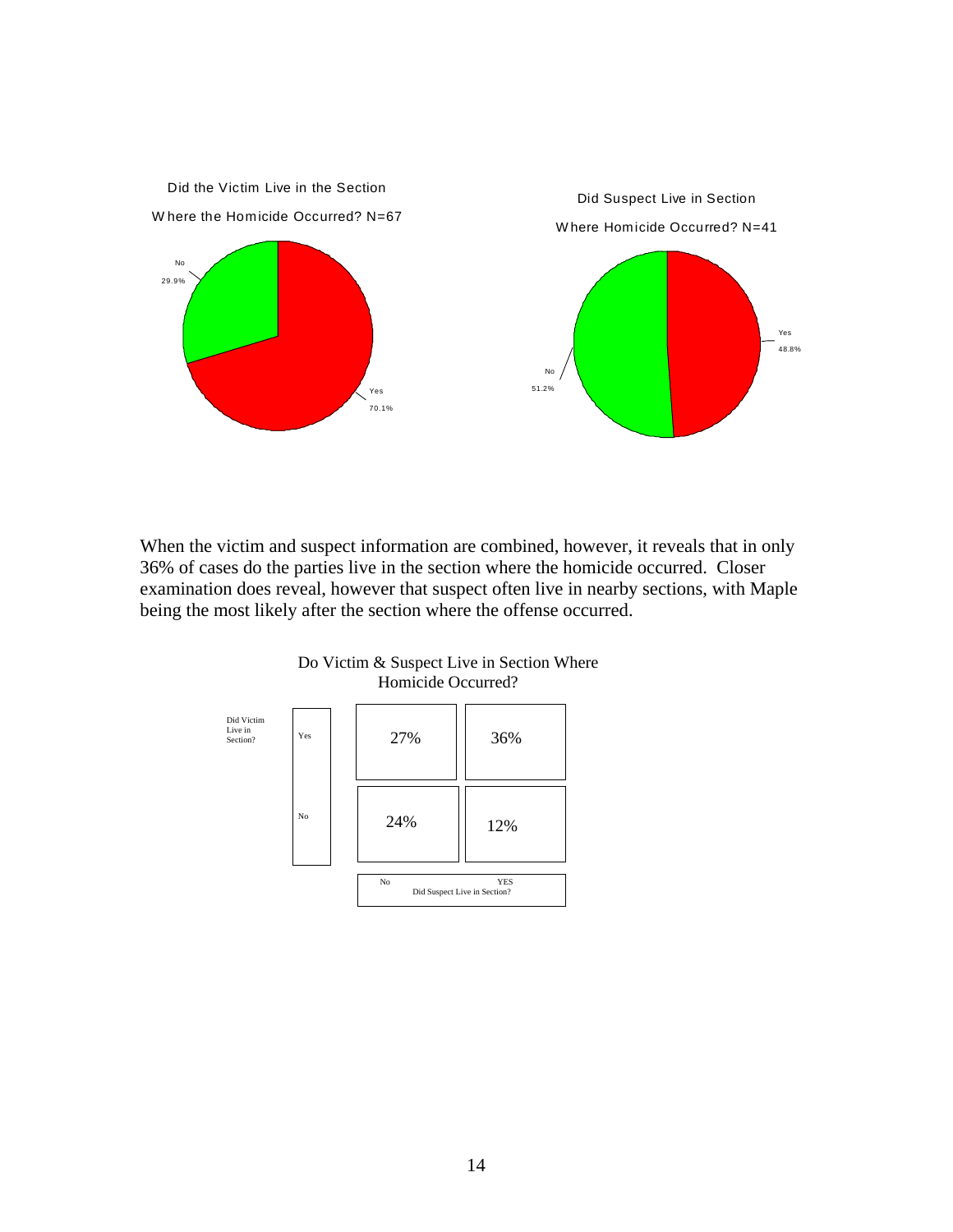We also examined whether the cases involved a single suspect or a group and what the size of that group was. The chart below shows that more than one person was identified as involved in over a third of all homicides and over 44% of those with known suspects.



# SIze of Suspect Group

N=68

The chart below shows that more than one individual was most likely to be involved in the drug related robbery murder category and least likely to be involved in the dispute homicides. Further analysis shows that dispute homicides that result from personal arguments, and drug related disputes, often involve more than one individual suspect.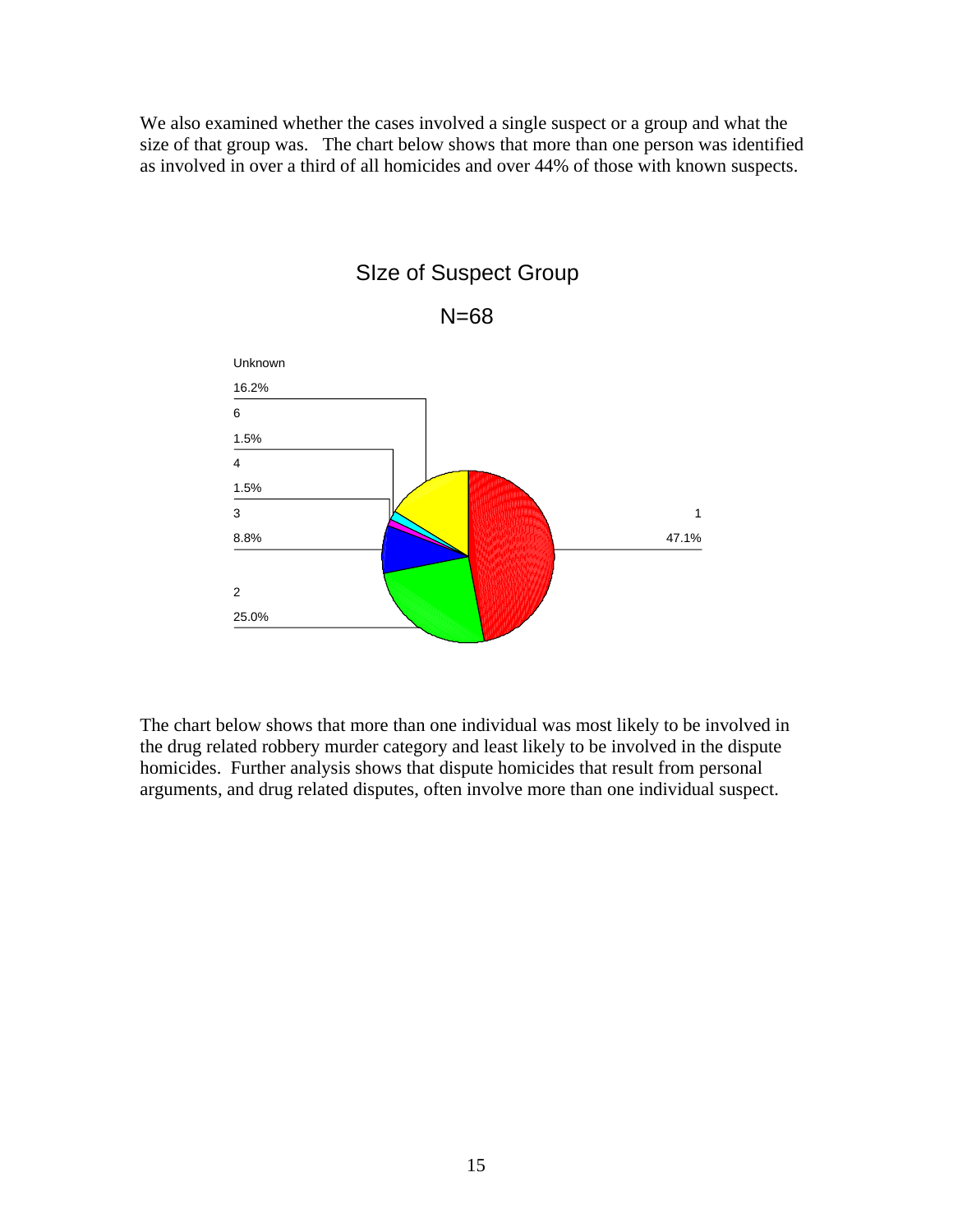# Size of Suspect Group by Homicide Type



Group Size by Type of Dispute



DTYPE

Review of Types of Homicide: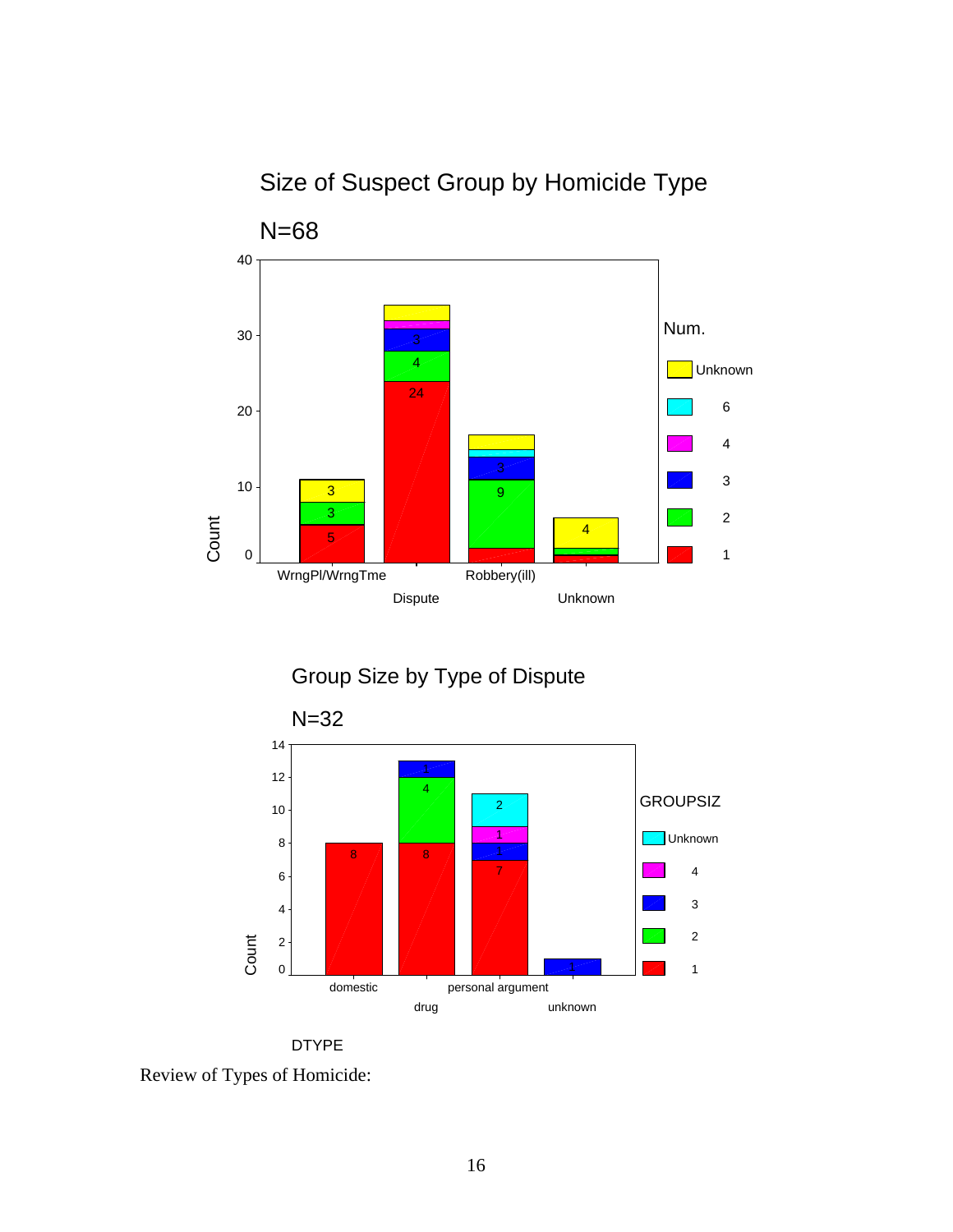We also examined the three types of homicides more closely. Although Wrong/Place Wrong Time homicides are the least common, the analysis showed that half of them are actually tied the disputes as either mistaken identity cases or cases of unintended victims of disputes.



Types of W rong Place/ W rong Time Cases

The disputes were also examined more closely and revealed that 24% involved domestic violence, 33% involved personal arguments and 39% involved drugs.

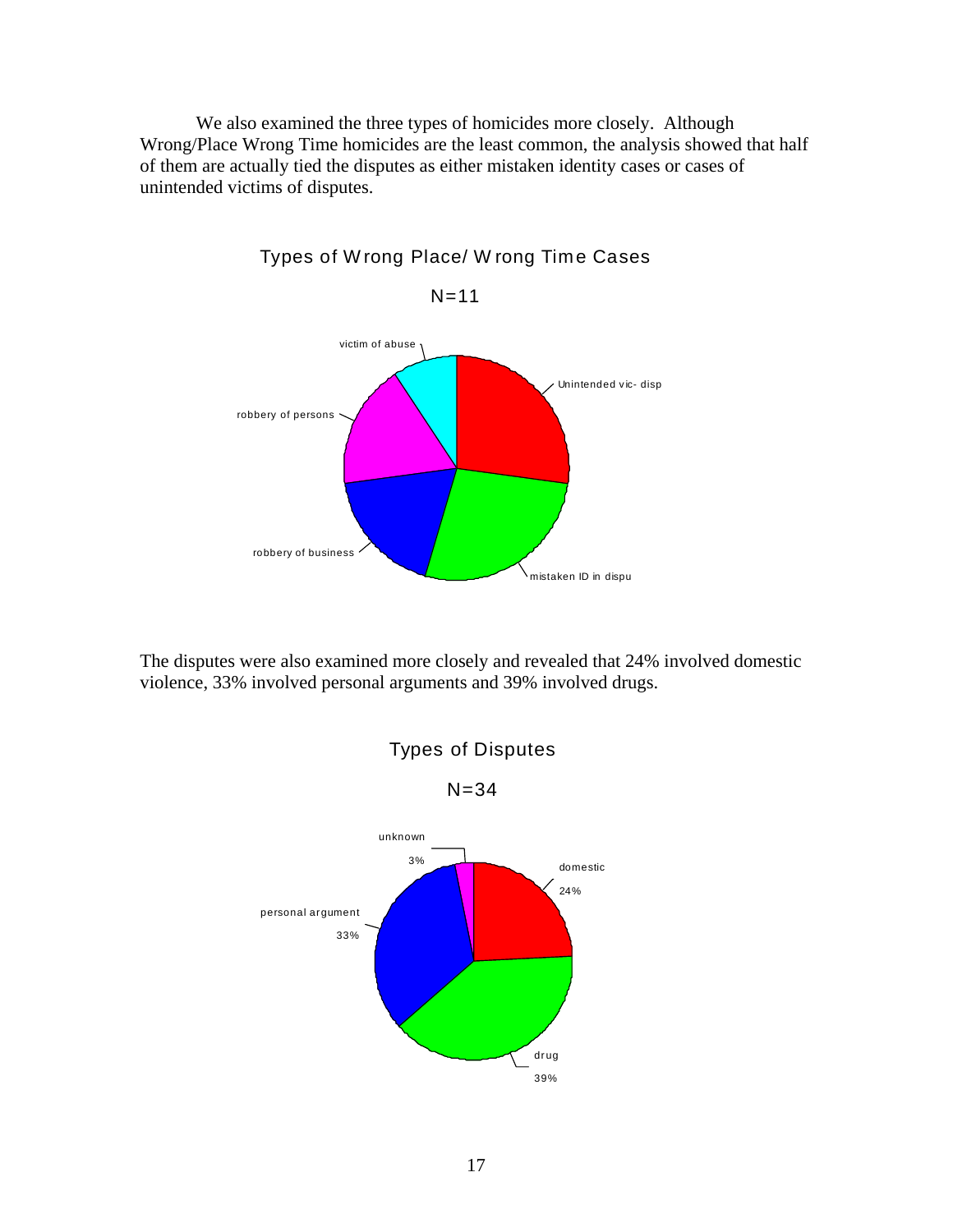We examined the length of disputes and found that most lasted considerable time with 24% lasting between 1 and 10 days and 42% lasting more than 10 days. This distribution also held for each type of dispute.



Length of Dispute in Dispute Homicid

The final type of homicide, the Robbery of Illegal Gains category could be divided as follows. Drug house and drug street robbery account for almost all of these cases.



# Types of Robbery Homicides (Illegal Proceeds)